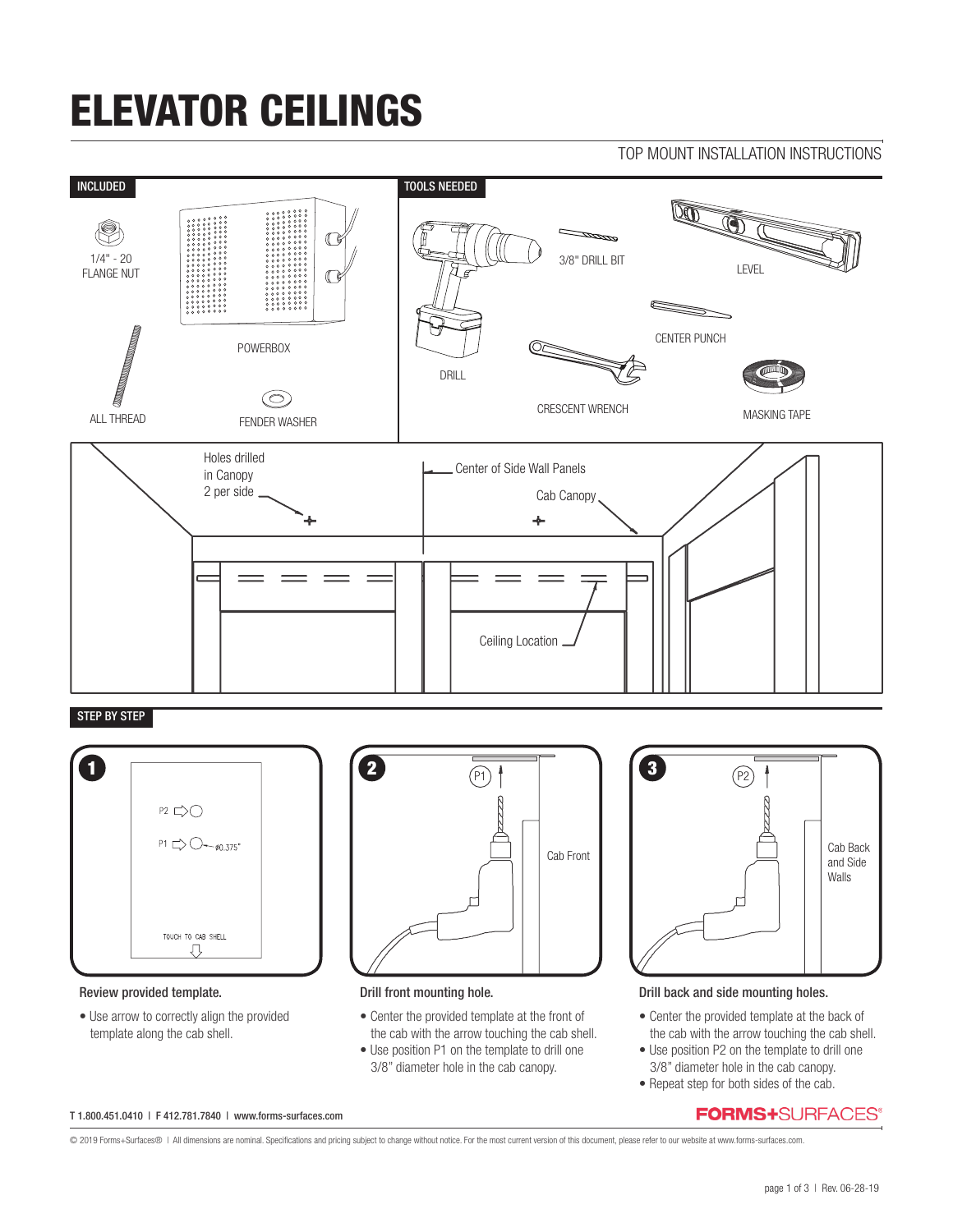# ELEVATOR CEILINGS

# TOP MOUNT INSTALLATION INSTRUCTIONS



Attach All Thread Rods to Ceiling.

• Attach 1/4"-20 All Thread Rods to ceiling with hardware provided.



Tighten All Thread Rods.

- Tighten all thread rod to extrusion as shown Attach 1/4" nut to All Thread Rod to meet top of extrusion.
- Attach 1/4" Nut and Washer to top of All Thread Rod.



Lift and position Ceiling.

• Lift ceiling to mate with 1/4" washer and nut on top of cab canopy.



### Secure Ceiling.

• Tighten 1/4" nut below cab canopy and on top of cab canopy securely.



Mount Powerbox.

• Mount the Powerbox on top of the cab canopy.

#### T 1.800.451.0410 | F 412.781.7840 | www.forms-surfaces.com

## **FORMS+**SURFACES®

© 2019 Forms+Surfaces® | All dimensions are nominal. Specifications and pricing subject to change without notice. For the most current version of this document, please refer to our website at www.forms-surfaces.com.